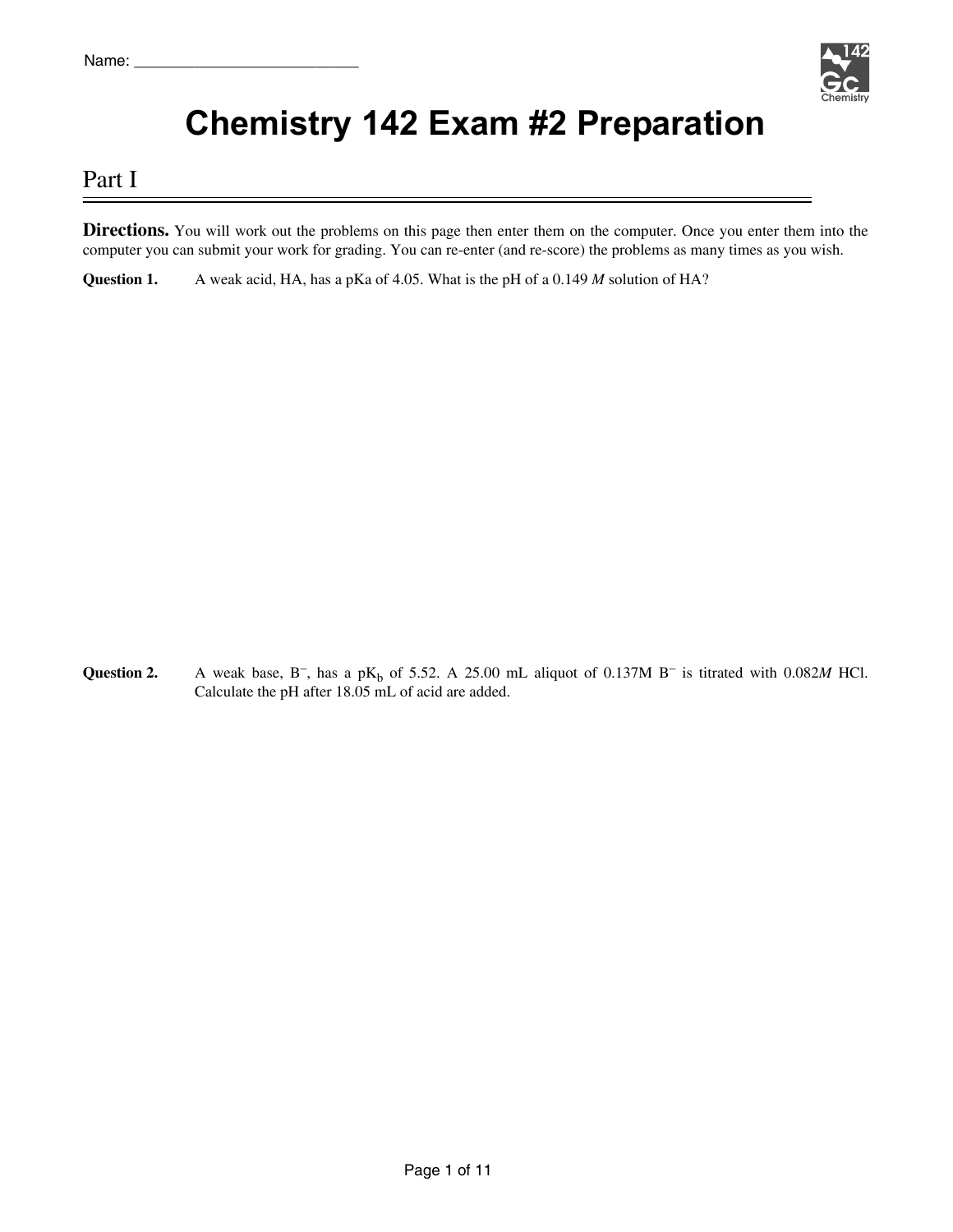

**Question 3.** A weak base,  $B^-$ , has a p $K_b$  of 5.52. A 25.00 mL aliquot of 0.100*M* B<sup>-</sup> is titrated with 0.100*M* HCl. Calculate the pH after 25.00 mL of acid are added.

**Question 4.** A weak base,  $B^-$ , has a p $K_b$  of 5.52. A 6.63 mL aliquot of 0.148*M* B<sup>-</sup> is titrated with 0.154*M* HCl. Calculate the pH after 10.17 mL of acid are added.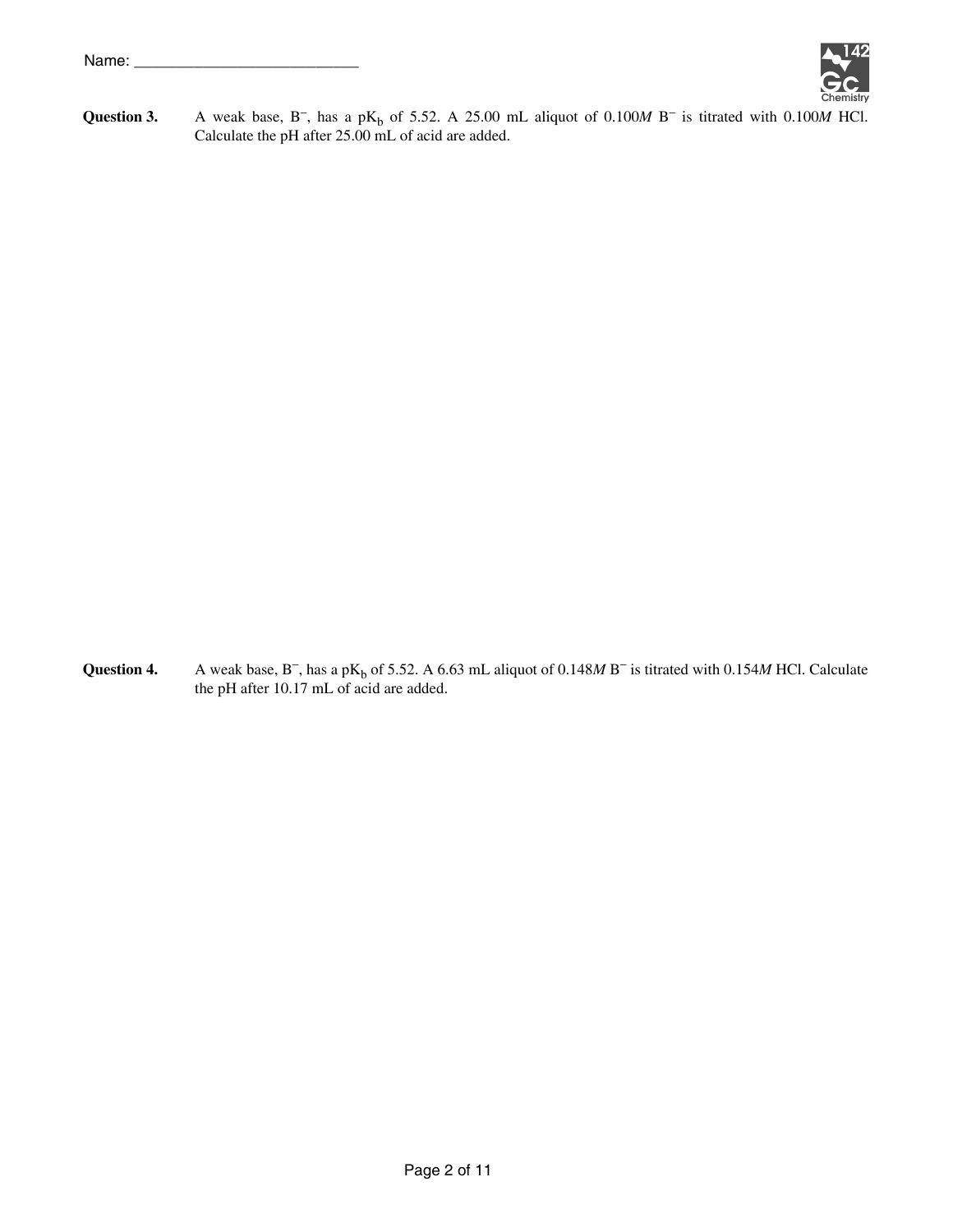

**Question 5.** 25.00 mL of an acetic acid solution are titrated to the endpoint with 36.00 mL of 0.1234 *M* KOH solution. The  $K_a$  for acetic acid is 1.8 x 10<sup>-5</sup>. What is the molarity of the acetic acid solution?

**Question 6.** A solution of the compound,  $X_3Z$ , is found to have a  $Z^3$  concentration of 0.00010*M*. Calculate  $K_{sp}$  for this compound. Calculate your answer to 3 significant figures.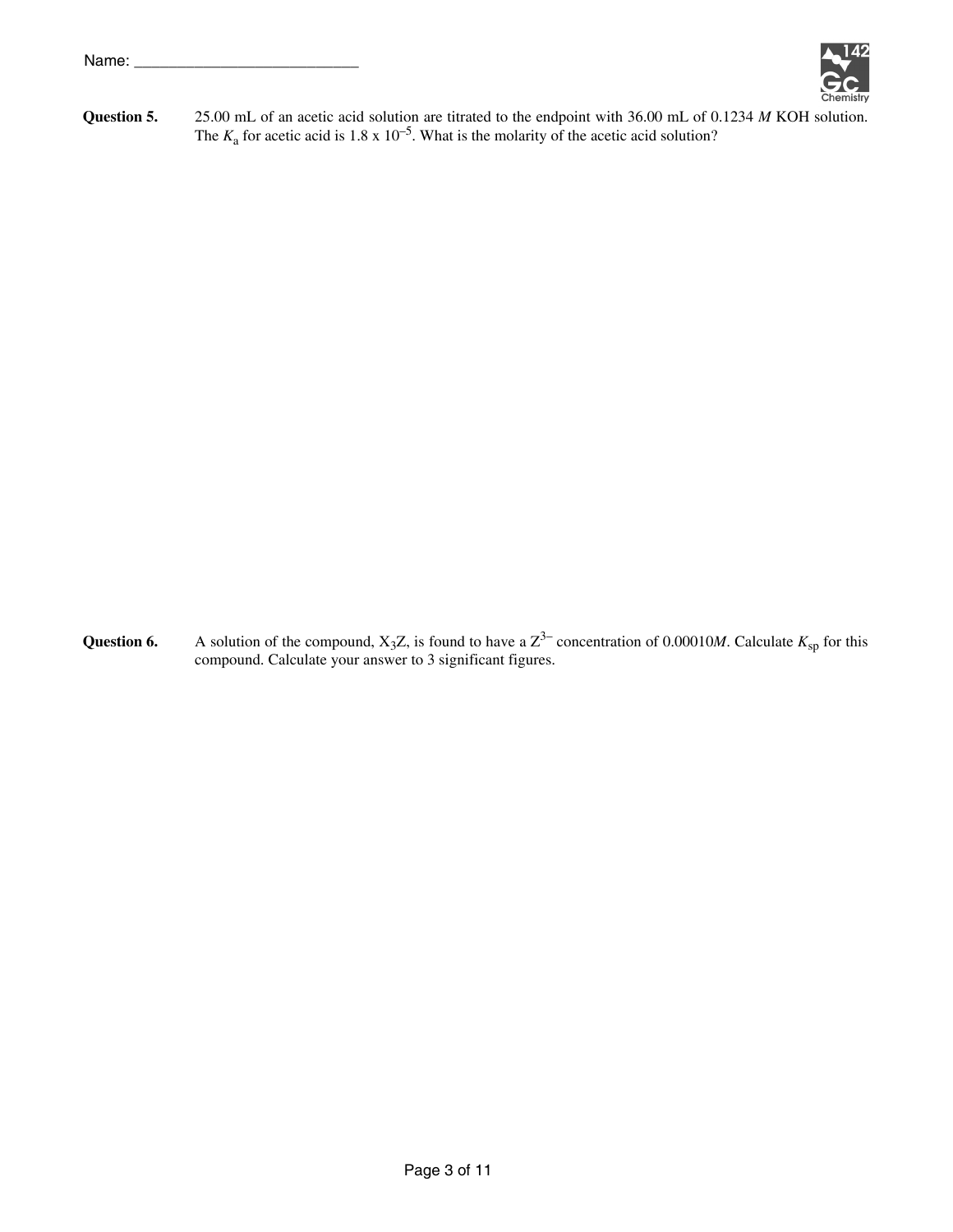

Question 7. 4.67 g of Ag<sub>2</sub>SO<sub>4</sub> are placed in 1000 mL of distilled water in a 2 L beaker. After sufficient time is allowed, how many g of solid, undissolved silver sulfate remain in the beaker?  $K_{\text{sp}}$  for silver sulfate is  $1.2 \times 10^{-5}$ . Assume that the addition of the silver sulfate does not change the volume of the solution.

- **Question 8.** Write a balanced net ionic reaction for each of the following dissolution reactions, and use the appropriate  $K_{\rm sp}$  and  $K_{\rm f}$  values in the appendix of your text to calculate the equilibrium constant for each.
	- *a*) Zinc hydroxide in aqueous NaOH to form  $Zn(OH)<sub>4</sub><sup>2</sup>$

b) Copper(II) hydroxide in aqueous ammonia to form  $Cu(NH_3)_4^2$ <sup>+</sup>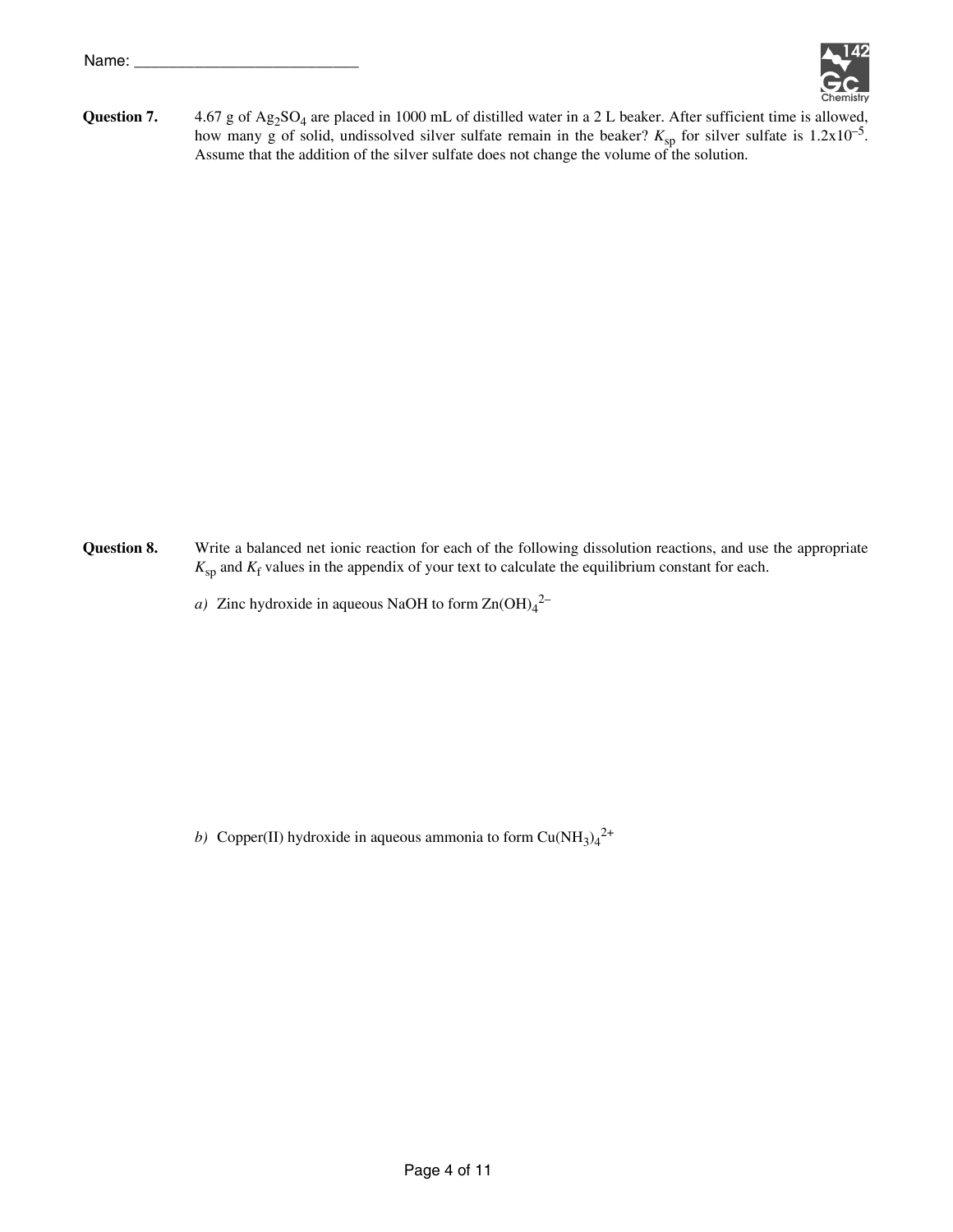

*c*) Silver bromide in aqueous NH<sub>3</sub> to form  $\text{Ag(NH}_3)_2^+$ 

**Question 9.** What is the molar solubility of barium hydroxide in water? Would you characterize barium hydroxide as being "soluble"? Why?

**Question 10.** What is the molar solubility of barium hydroxide in a pH 9.0 buffer?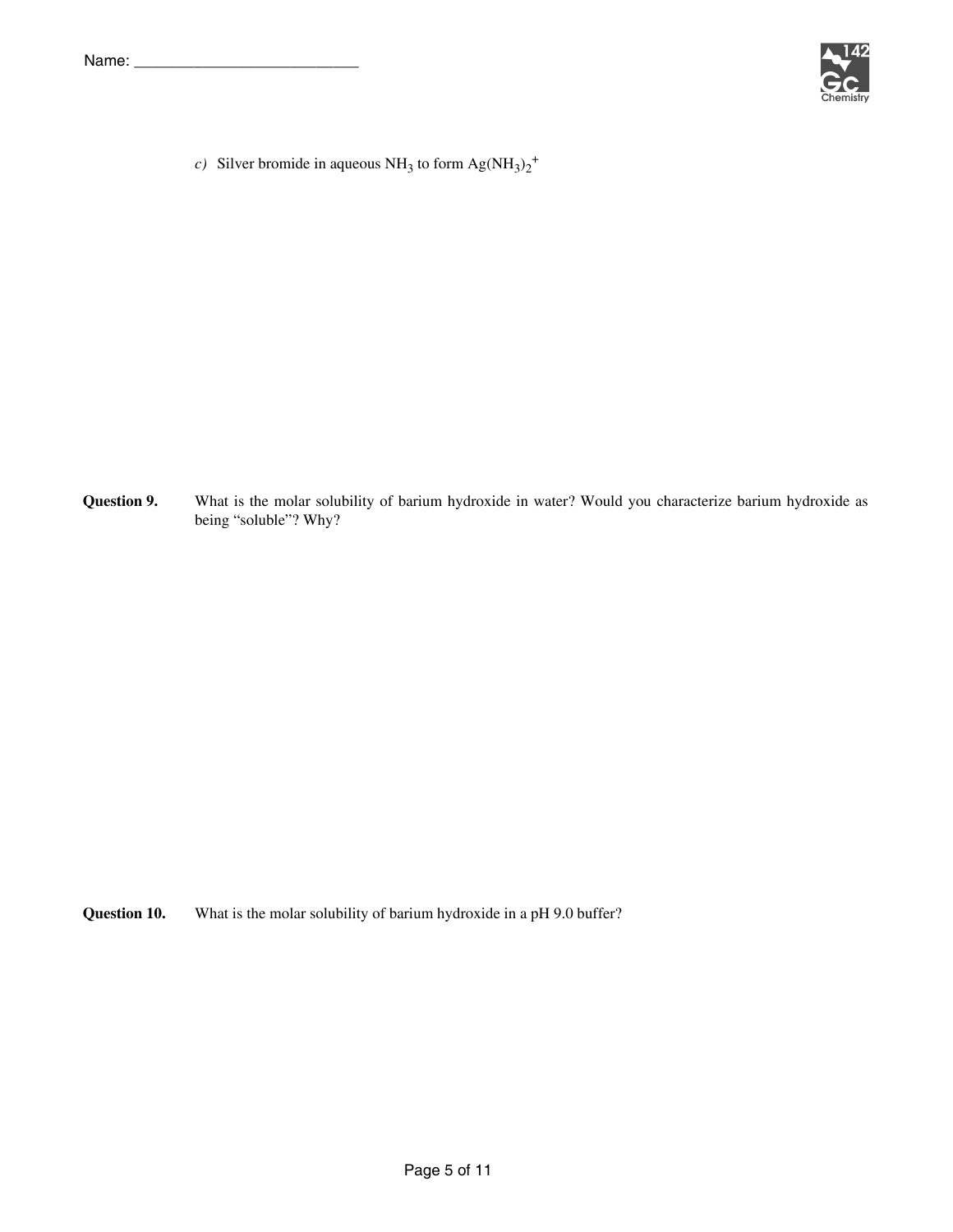

**Question 11.** For the vaporization of benzene,  $\Delta H_{vap} = 30.7$  kJ/mol, and  $\Delta S_{vap} = 87.0$  J/molK. Calculate  $\Delta S_{total}$  at 70 °C.

**Question 12.** Will benzene boil at 70 °C? Why?

**Question 13.** Calculate, to three significant figures, the normal boiling point for benzene in °C.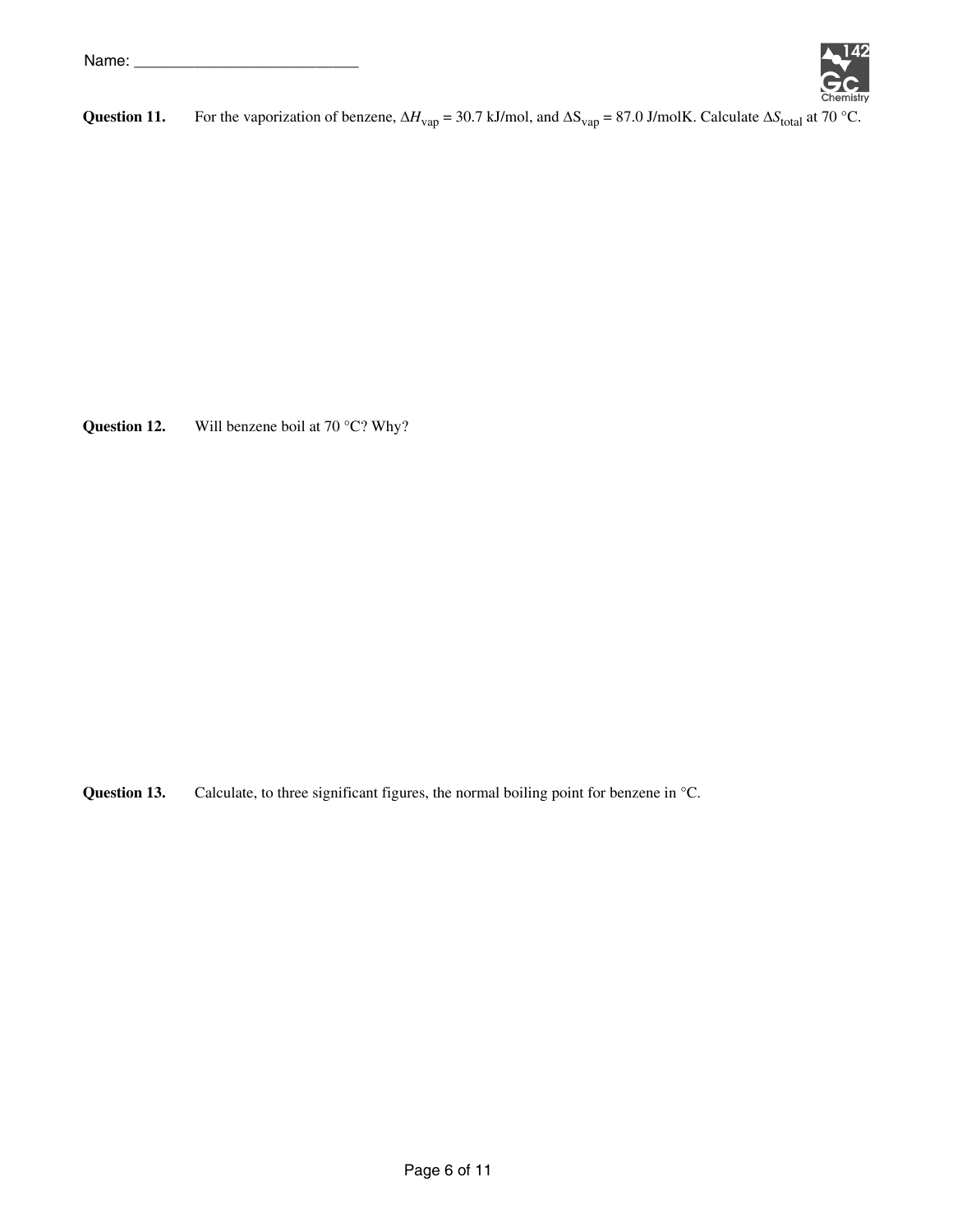

**Question 14.** For melting of NaCl,  $\Delta H_{fusion} = 30.2$  kJ/mol, and  $\Delta S_{fusion} = 28.1$  J/molK. Calculate  $\Delta S_{total}$  at 1050 K. Watch your significant figures.

**Question 15.** Does NaCl melt at 1050 K? Why?

Question 16. Calculate the melting point of NaCl. Report your answer in °C. Report your answer to three signficant figures.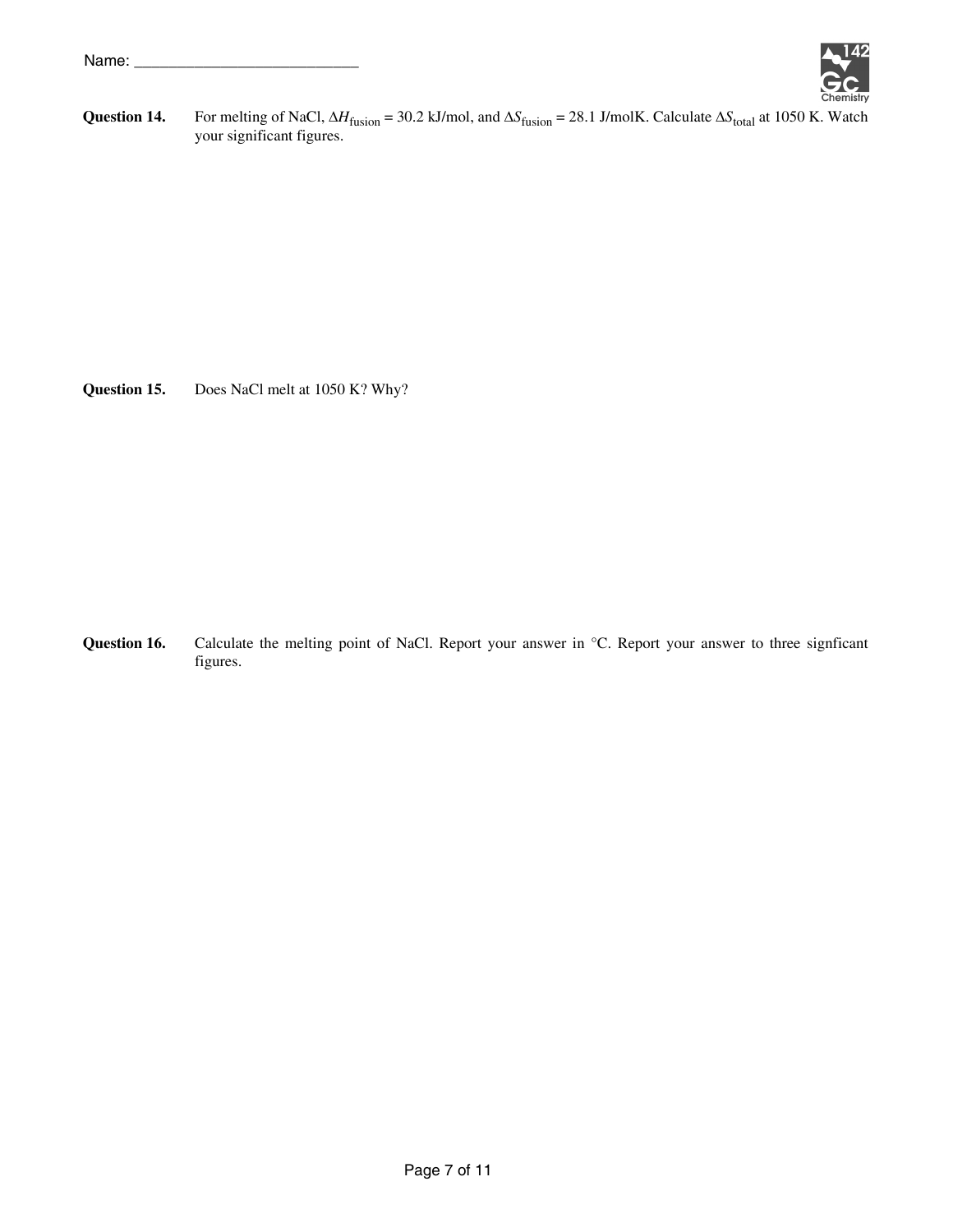

**Question 17.** What ratio of acid to conjugate base ([HA]/[A<sup>-</sup>]) is required to prepare a buffer with a pH of 3.6 using lactic acid.  $K_a$  for lactic acid,  $\text{HC}_3\text{H}_5\text{O}_3$  is  $1.4 \times 10^{-4}$ . Give two methods by which this buffer can be prepared.

## Part II

**Question 1.** Discuss chemical spontaneity in terms of movement towards or away from equilibrium.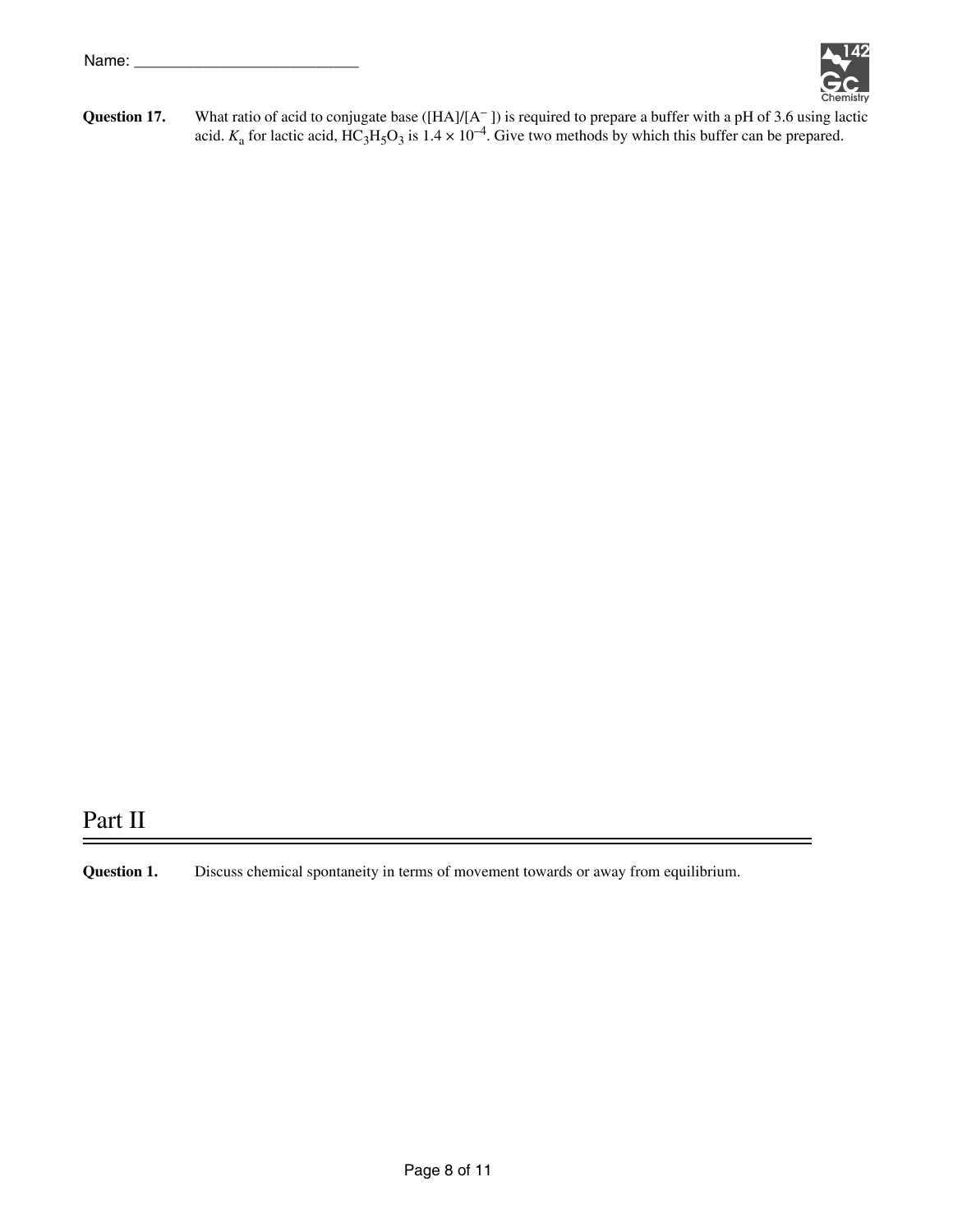

**Question 2.** Discuss thermodynamic stability and kinetic stability.

**Question 3.** How can a reaction be endothermic, yet spontaneous? Offer an example with an explanation.

**Question 4.** Explain the statement, "A disordered state is more probable than an ordered state." Be sure to offer examples.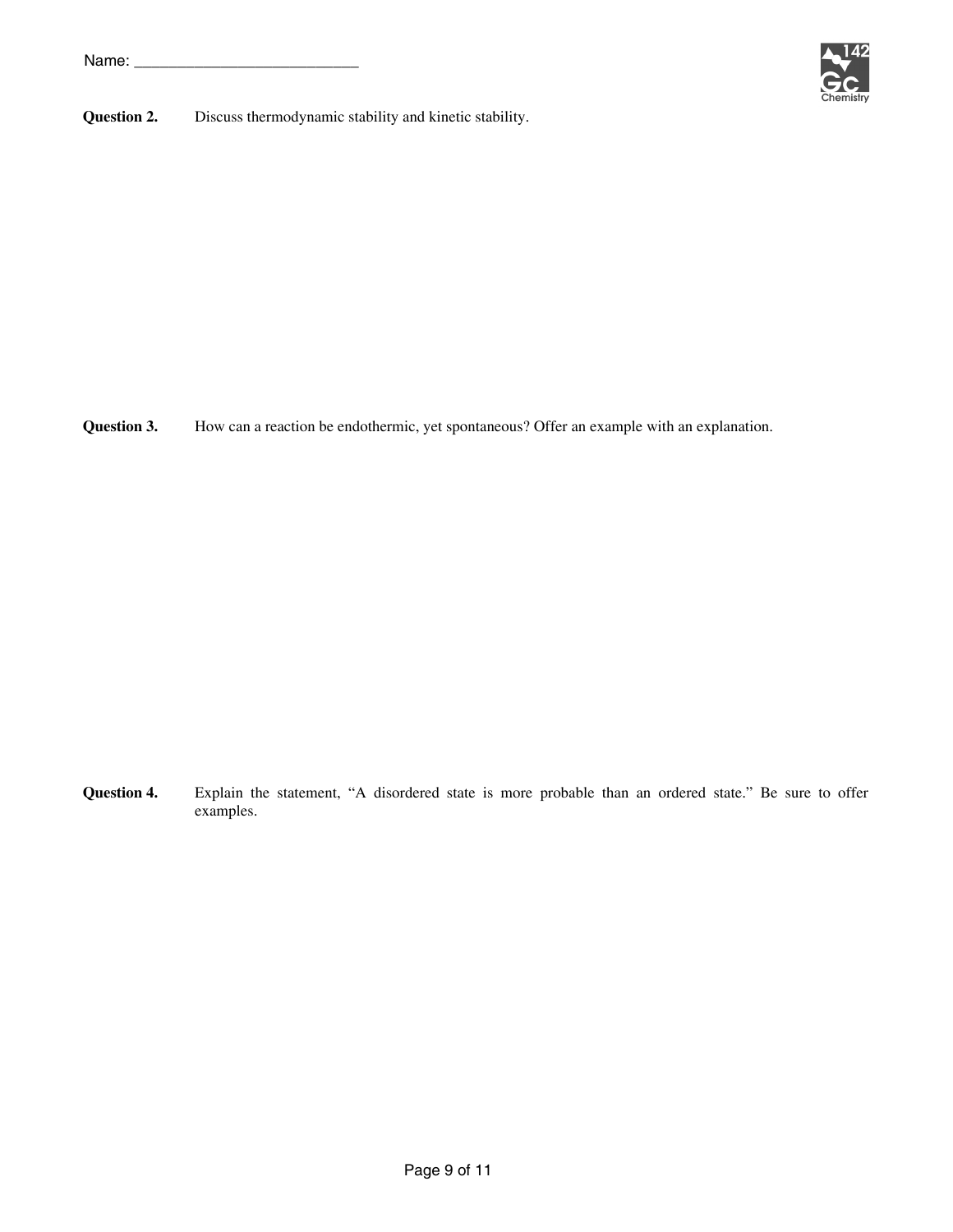

**Question 5.** Explain the statement, "In any spontaneous process at constant temperature and pressure, the free energy of the system always decreases."

**Question 6.** Discuss the notion that free energy is the maximum useful work that can be produced by a system.

**Question 7.** Discuss the relationship between free energy and the equilibrium constant.